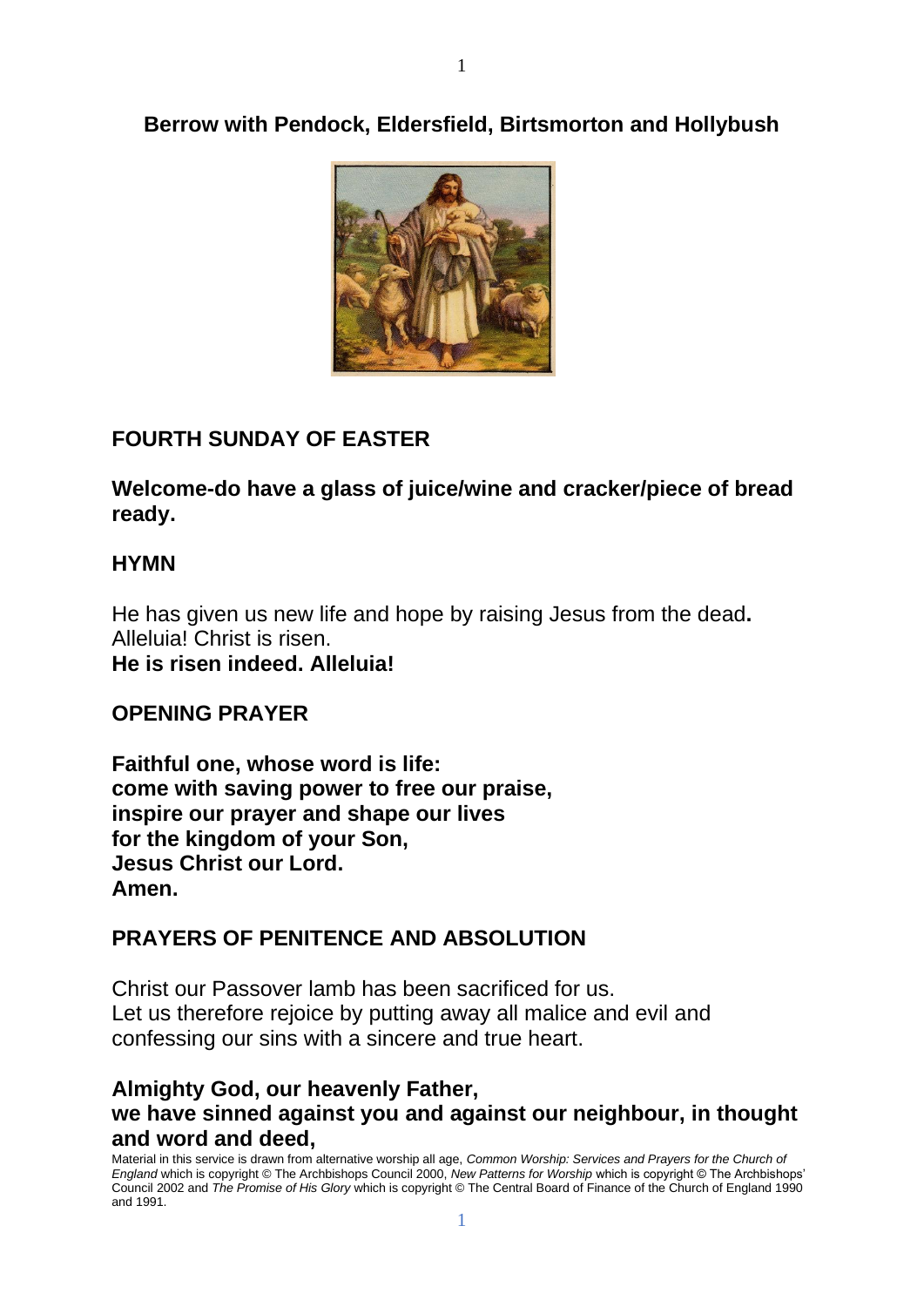**through negligence, through weakness, through our own deliberate fault. We are truly sorry, and repent of all our sins. For the sake of your Son Jesus Christ, who died for us, forgive us all that is past; and grant that we may serve you in newness of life to the glory of your name. Amen.**

Almighty God, who forgives all who truly repent. have mercy upon you, pardon and deliver you from all your sins, confirm and strengthen you in all goodness, and keep you in life eternal; through Jesus Christ our Lord. **Amen.**

#### **THE GLORIA IN EXCELSIS**

**Glory to God in the highest, and peace to his people on earth. Lord God, heavenly King, almighty God and Father, we worship you, we give you thanks, we praise you for your glory. Lord Jesus Christ, only Son of the Father, Lord God, Lamb of God, you take away the sin of the world: have mercy on us; you are seated at the right hand of the Father: receive our prayer. For you alone are the Holy One, you alone are the Lord, you alone are the Most High, Jesus Christ, with the Holy Spirit, in the glory of God the Father. Amen.**

### **THE COLLECT**

Risen Christ, faithful shepherd of your Father's sheep: teach us to hear your voice and to follow your command,

Material in this service is drawn from alternative worship all age, *Common Worship: Services and Prayers for the Church of England* which is copyright © The Archbishops Council 2000, *New Patterns for Worship* which is copyright © The Archbishops' Council 2002 and *The Promise of His Glory* which is copyright © The Central Board of Finance of the Church of England 1990 and 1991.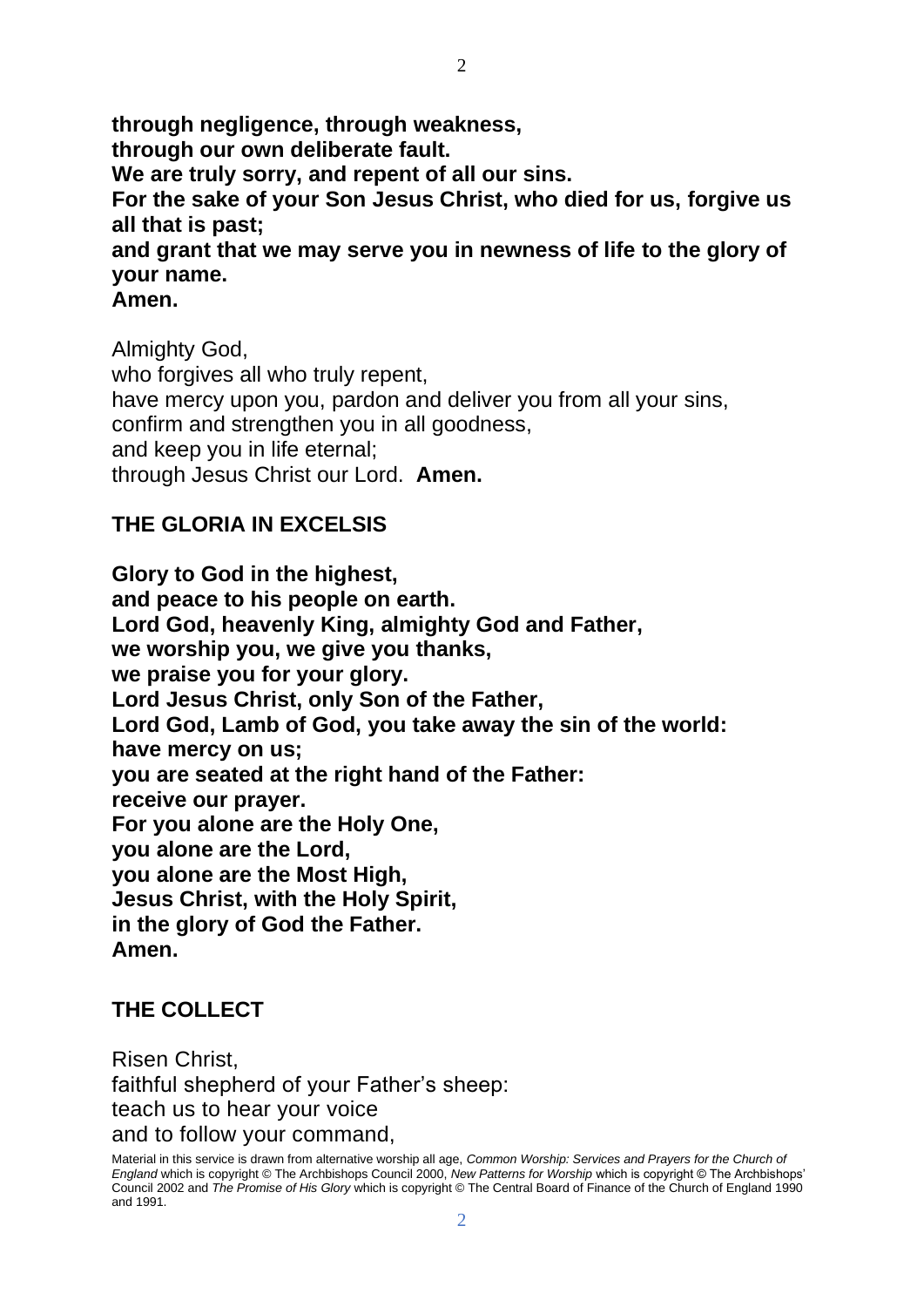that all your people may be gathered into one flock, to the glory of God the Father. **Amen**

### **READING : Acts 4: 5-12. 1 John 3: 16-24**

## **(At home, please also read John 10. 11-18)**

## **REFLECTION**

The Good Shepherd Sunday. This metaphor is familiar to us.

Jesus as the good shepherd, laying down his life for the sheep. The shepherd who gently firmly led us by the hand, prepared pasture for us with wolves all around, like disease, illness and injury, catastrophes that suddenly strike without warning, but God leads us through dark valleys, and the shadows, with His goodness and mercy. Psalm 23.

We human beings are vulnerable. We know that life is infinitely fragile and easily broken and hurt. Our lives are like beautiful dainty glass sculptures.

Sheep are seen as rather dumb animals. They are not unintelligent, but they have a strong herd instinct is stronger than their reasoning and intelligence. Human beings are compared to sheep. Our own herd instinct can become stronger than our intelligence. We too can just follow the leader.

We know that smoking can cause cancer but people continue to smoke. We know a balanced diet and a healthy weight is better for us. We all know that the icebergs are melting and that we are experiencing global warming which will only get worse, but we still use fossil fuels all over the world, even if the environment is destroyed. We know that many species are either dwindling, extinct or under threat.

Sheep also wander away from their shepherd and likewise with human beings, we wander away from God. Some people may say "I don't believe in God. I don't believe in Christ. drift away from Christ, ever so slowly. And say in a crisis, "Where is God? Where is Christ? "

Sheep are also herd animals who follow the crowd. When sheep get lost, they do not find their way home. And so it can be with the church.

Material in this service is drawn from alternative worship all age, *Common Worship: Services and Prayers for the Church of England* which is copyright © The Archbishops Council 2000, *New Patterns for Worship* which is copyright © The Archbishops' Council 2002 and *The Promise of His Glory* which is copyright © The Central Board of Finance of the Church of England 1990 and 1991.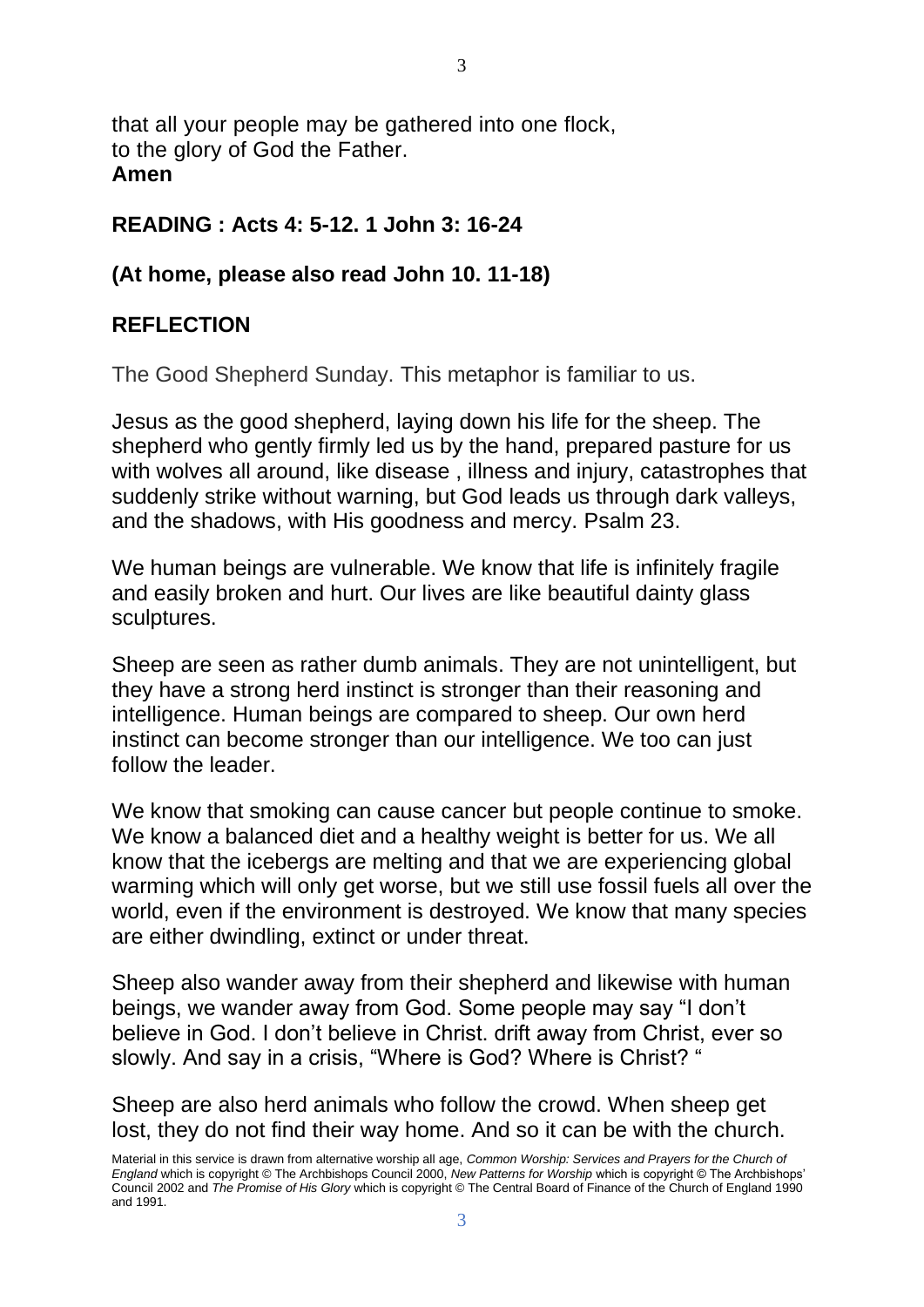When people, like sheep, get lost, we need to go and find those people who are lost. That is why in the church we are called, "one, holy, catholic, and APOSTOLIC church. apostolic, means sent. We Christians are sent out into the world to find all those sheep out there who are lost.

A personal relationship is formed between the shepherd and the sheep, He knows the name of the sheep, He knows your name. Christ knows you.

And where does Jesus, our good shepherd, lead us? To green pastures and still water. The green pastures are the food that God provides for us; that is, the Bible, the Word, the Sacraments. We nourish and are nourished by the spiritual sustenance of the green pastures. Jesus also leads us to still waters and the still waters represent the Spirit, the Holy Spirit, the Spirit of Christ.

In the Gospel story, Peter and John are on their way to the Temple to pray in Jerusalem when they saw a man who had been lame since birth begging by the Gate. Peter says "I have no gold or silver, but what I have I give you: In the name of Jesus Christ of Nazareth, stand up and walk!" And the man not only stands and walks, but starts leaping around in exultation and delight. Because Peter boasted about it and said it was by the power of God, he and John were arrested. They appear before priests, the captain of the temple, and the Sadducees. Questioned "By what power...did you do this? Who authorized you to do and say these things?" Only such authority was through the religious leaders.

Even today, that power of the Holy Spirit can be threatening, even frightening, especially when it seems to wrestle power and control from the our usual structures! The power of the Risen Christ is to transform, but also reminds us of the resistance of people. As we emerge from Lock Down, is it stirring us to be more imaginative or creative in the way we are 'church' in 2021?

Are we ready to be shepherd? In 1 John, we hear, "Dear children, let us not love with words or speech but with actions and in truth."

God's love is active. We have a choice, to either love as God requires us to or not to. That is what free-will entails. And to daily seek a higher level of love that can only be applicable within our lives through the power of the Holy Spirit. Love is the compelling force that through the mercy and

Material in this service is drawn from alternative worship all age, *Common Worship: Services and Prayers for the Church of England* which is copyright © The Archbishops Council 2000, *New Patterns for Worship* which is copyright © The Archbishops' Council 2002 and *The Promise of His Glory* which is copyright © The Central Board of Finance of the Church of England 1990 and 1991.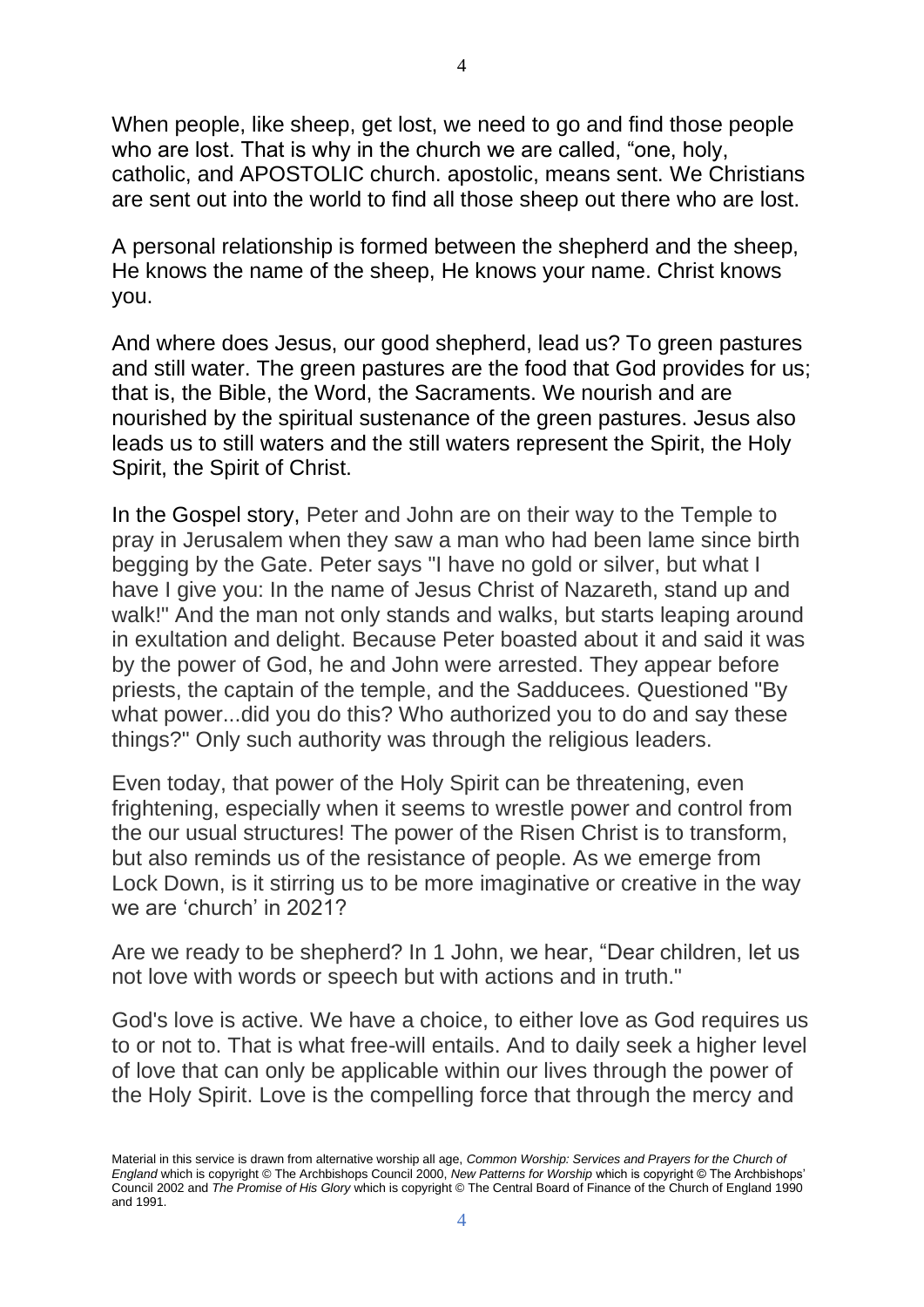grace of God, we are truly capable of extending the same to one another.

John 3:16 says, "For God so loved the world that he gave his one and only Son, that whoever believes in him shall not perish but have eternal life."

A new commandment and to believe in the Lord Jesus Christ who laid his life down for you and love one another.

After sixty years of contemplation, the apostle John writes these profound words, "By this we know love." Because the shepherd lays down his life for the sheep and is willing to die for them and sacrifice his life for them. Five times in John 10 we hear that phrase: the shepherd was willing to lay down his life for the sheep. That is the essence of what Jesus did. That is the essence of what the good shepherd did. He laid his life down for another.

"It is in giving that we receive. It is in dying (to self) that we are born to a living hope." St. Francis

Jesus said, "And this is love…that we lay down our lives for each other. Not in word and tongue but in deed in action."

He also said, "No greater love has a person than this than they lay down their life for their friends."

This is God's commandment: to believe. To love.

Are we willing and able to be those shepherds for God's Kingdom here in this Benefice?

**Amen.**

#### **PRAYERS OF INTERCESSION**

Lord in your mercy **Hear our prayer**

Please ask for any additional prayers

#### **Merciful Father, accept these prayers for the sake of your Son, our Saviour Jesus Christ. Amen**

Material in this service is drawn from alternative worship all age, *Common Worship: Services and Prayers for the Church of England* which is copyright © The Archbishops Council 2000, *New Patterns for Worship* which is copyright © The Archbishops' Council 2002 and *The Promise of His Glory* which is copyright © The Central Board of Finance of the Church of England 1990 and 1991.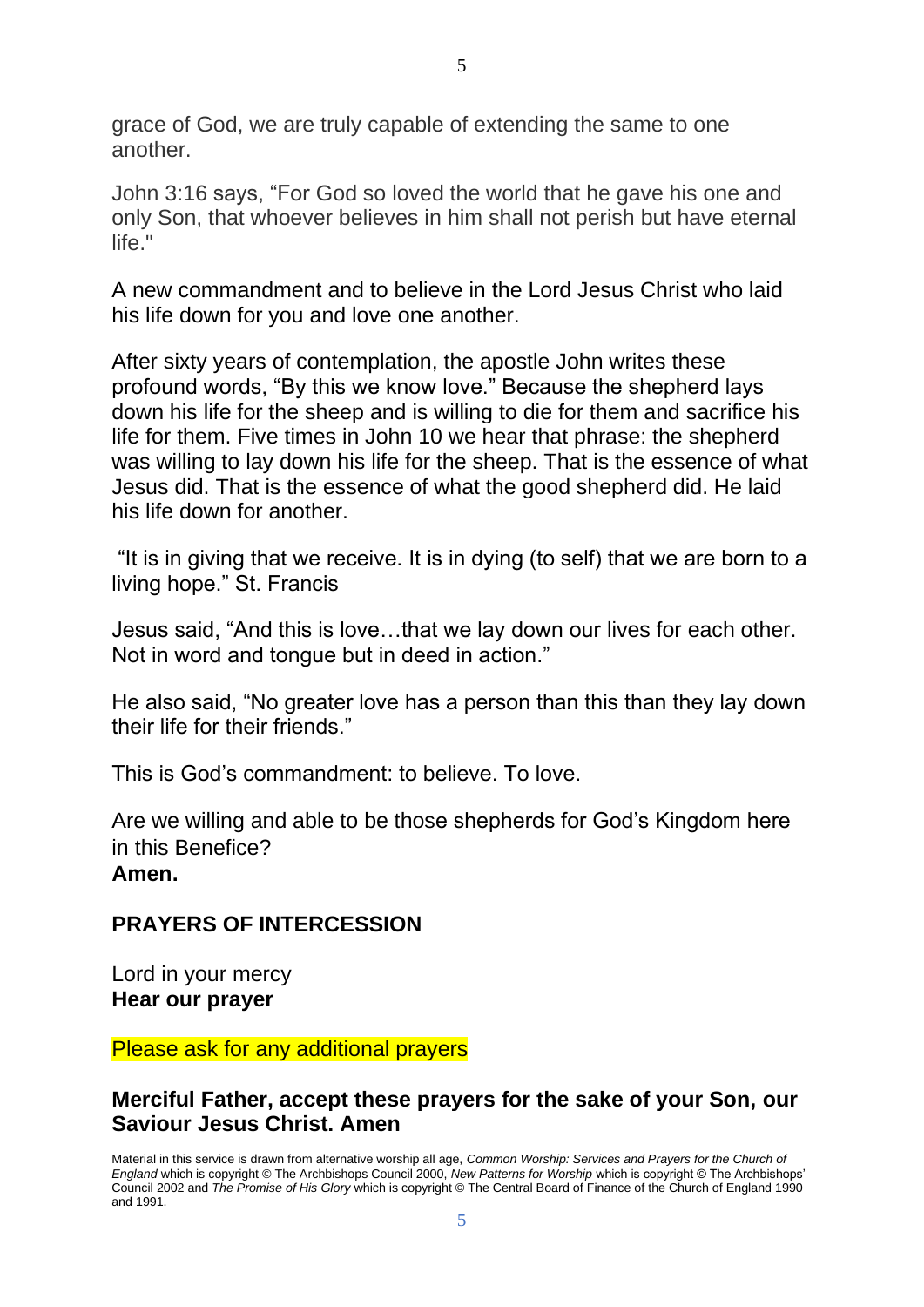## **THE LORD'S PRAYER**

Gathering our prayers and praises into one, let us pray with confidence as our Saviour taught us.

**Our Father, which art in heaven, hallowed be thy name; thy kingdom come; thy will be done ; in earth as it is in heaven. Give us this day our daily bread. And forgive us our trespasses, as we forgive those who trespass against us. And lead us not into temptation; but deliver us from evil; for thine is the kingdom, the power and the glory, for ever and ever. Amen.**

## **THE PEACE**

The risen Christ came and stood among his disciples and said 'Peace be with you'. Then were they glad when they saw the Lord. Alleluia!

The peace of the Lord be always with you **and also with you.**

### **THE AFFIRMATION OF FAITH**

Let us declare our faith in the resurrection of our Lord Jesus Christ.

**Christ died for our sins in accordance with the Scriptures; he was buried; he was raised to life on the third day in accordance with the Scriptures; afterwards he appeared to his followers, and to all the apostles: this we have received, and this we believe.**

**Amen.**

Material in this service is drawn from alternative worship all age, *Common Worship: Services and Prayers for the Church of England* which is copyright © The Archbishops Council 2000, *New Patterns for Worship* which is copyright © The Archbishops' Council 2002 and *The Promise of His Glory* which is copyright © The Central Board of Finance of the Church of England 1990 and 1991.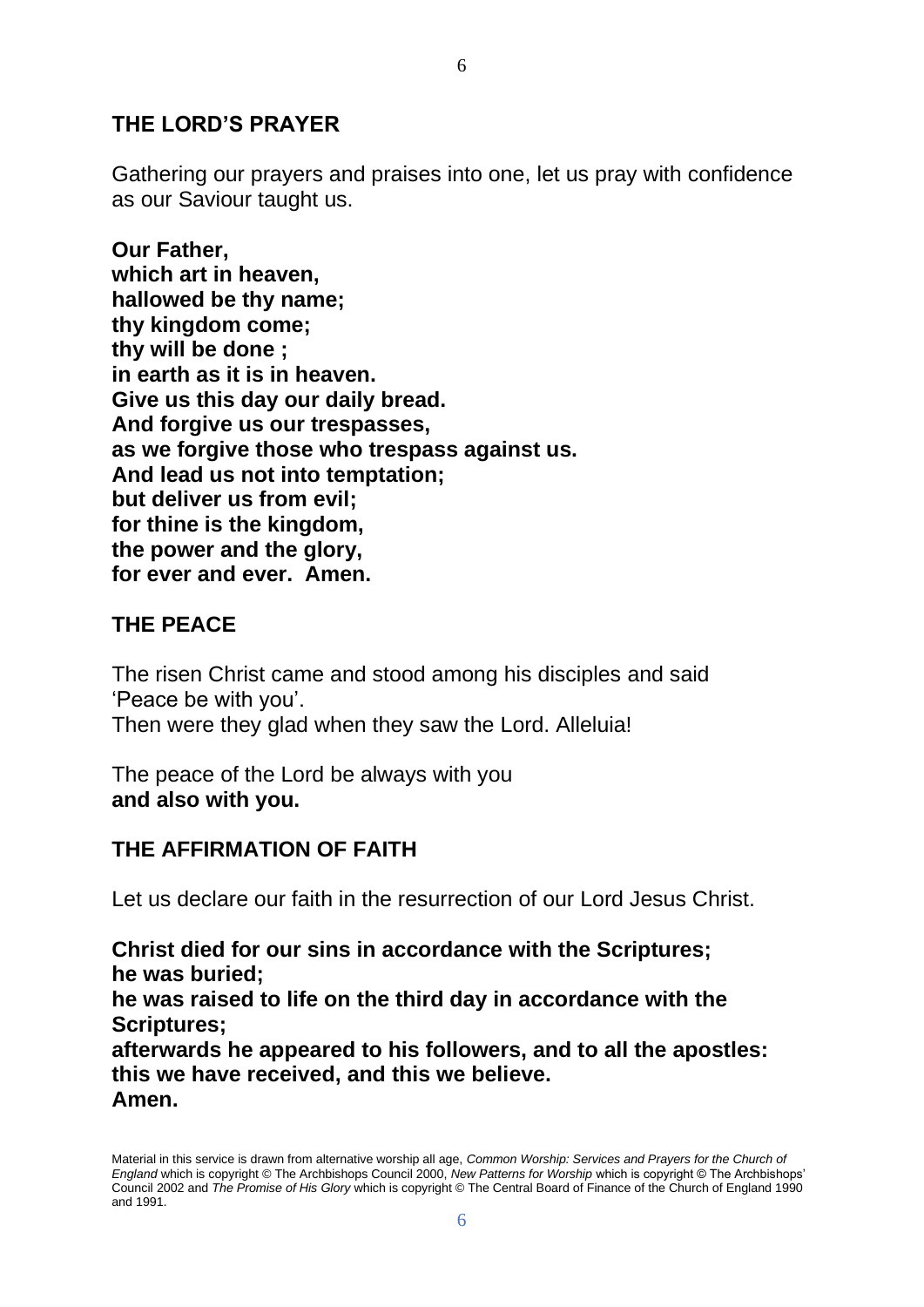#### **THE THANKSGIVING PRAYER**

The Lord be with you. **And also with you.**

Lift up your hearts **We lift them to the Lord.**

Let us give thanks to the Lord our God. **It is right to give him thanks and praise.**

By his death he has destroyed death, and by his rising to life again he has restored to us everlasting life. We therefore lift our voices to proclaim your glory as we sing our joyful hymn of praise:

**Holy, holy, holy, Lord, God of power and might, heaven and earth are full of your glory. Hosanna, in the highest. Blessed is he who comes in the name of the Lord. Hosanna, in the highest.** 

Here is the table set for a special meal.

The bread, the wine, prepared and presented.

Ready to be served and shared.

We remember Jesus sharing a meal like this with his disciples, his friends.

He included everyone, those he could trust and those he could not trust. Today we are his disciples, his friends.

Each one of us is welcome. How amazing it is to be loved and wanted even when we have not been perfect.

How wonderful it is to be included as we are.

#### **Words of Remembrance: the communion story**

When Jesus shared the bread with his friends, he explained that he is the Bread of Life. Like bread, Jesus nourishes and strengthens us so that we can know right and wrong and not be confused.

When we eat the bread together, we are strengthened as a community to remember Jesus and do the things Jesus would do in our world.

7

Material in this service is drawn from alternative worship all age, *Common Worship: Services and Prayers for the Church of England* which is copyright © The Archbishops Council 2000, *New Patterns for Worship* which is copyright © The Archbishops' Council 2002 and *The Promise of His Glory* which is copyright © The Central Board of Finance of the Church of England 1990 and 1991.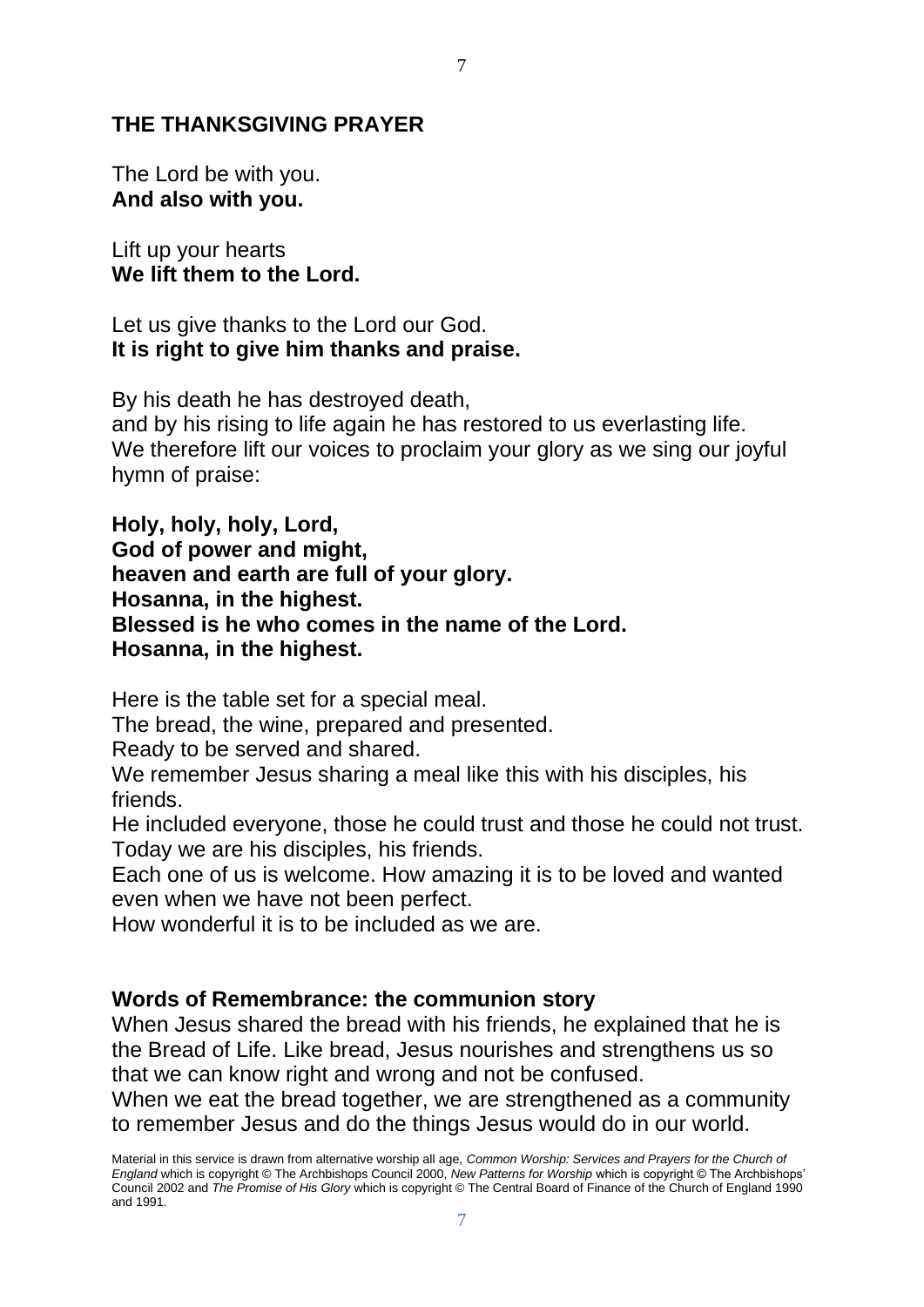Jesus also used a cup of the fruit of grapes to teach his disciples. He compared the red wine to blood, to help us remember the suffering in the world.

Drinking the wine together helps us remember that we are all part of a special agreement, a covenant, with God.

God loves us so much that when we make mistakes, or when we make bad choices, God has agreed to forgive us and give us a second chance, every time.

This is ordinary bread and ordinary wine.

But when we eat the bread together and drink the wine together, something extraordinary happens which brings us closer to Jesus and to one another. We become the 'Body of Christ.'

Which means that our eyes and ears see and hear what Jesus would see in our world. And our arms and hands do Jesus's work to help others.

### **SHARING THE BREAD AND WINE**

When you take a piece of bread, *please hold it up.* Then let us all eat together. The Bread of Life shared with you. Be strengthened to do what is right.

When you take a cup of juice/wine, *please hold it up.*

The Cup of Forgiveness shared with you.

Remember God's agreement to give each of us another chance to be better people.

God of love, we thank you for this Easter celebration and for strengthening us with the Bread of Life.

Thank you for forgiving us and giving us another chance to do what is right.

We promise to be the living Body of Christ, nourished by this special meal.

We promise to use our arms, hands, feet, eyes and ears to follow Jesus.

Material in this service is drawn from alternative worship all age, *Common Worship: Services and Prayers for the Church of England* which is copyright © The Archbishops Council 2000, *New Patterns for Worship* which is copyright © The Archbishops' Council 2002 and *The Promise of His Glory* which is copyright © The Central Board of Finance of the Church of England 1990 and 1991.